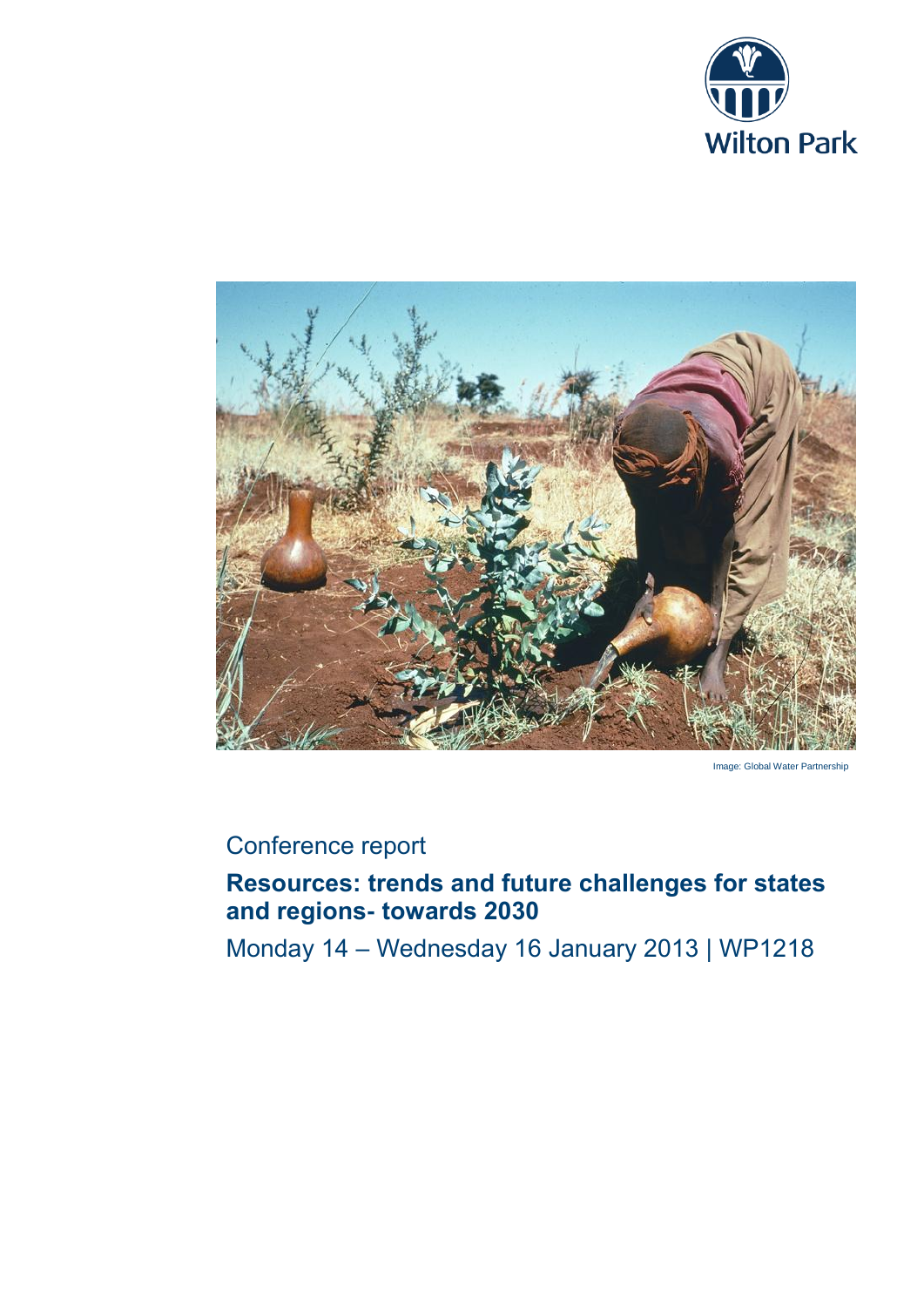

# Conference report

# **Resources: trends and future challenges for states and regions- towards 2030**

Monday 14 – Wednesday 16 January 2013 | WP1218

## **Key points**

- Resource security refers to the capacity to meet fundamental energy and material demands for the socio-economic development of a nation and the daily living conditions of its people. The objective is to ensure sufficient amounts, feasible prices, and stable and sustainable supplies. Its meaning should be expanded into a broader context, including three chains (resource supply, resource value and resource benefit), and three abilities (to control resources, to safeguard security, and to encourage core innovation).
- Resource scarcity, as projected by the US National Intelligence Council's *Global Trends 2030: Alternative Worlds*, will be national or regional, rather than global. The inter-dependency between overall resources and the trade-offs between food, water and energy could impact within two decades. Fragile states in Africa and the Middle East are most at risk of food and water shortages. Emerging economies such as China and India are also vulnerable.
- Managing the psychological fear or perception of resource scarcity is as important as managing the resource.
- The probability of resource wars as a major form of intra- or interstate conflict in the foreseeable future is low. It is unlikely that resource insecurity will lead to large scale violence in more affluent parts of the world.
- The food-water-energy nexus will become crucial in the next decades. Water is indispensable for production of both food and energy, especially biomass. Energy is also necessary for pumping water. However, water (especially fresh water) is not only finite but also unevenly distributed on earth so there will be water stress at the global level and some tensions over water at the regional level.
- The impact of climate change will reduce the availability of food, water and energy, thus exacerbating resource scarcity. However, resource-caused interstate conflict is generally allocated a relatively low probability despite the fact that the demand for each will rise substantially, with 35% more food, 40% more water and 50% more energy required to support a global population of around 8.3 billion people.
- Although the probability of resource-incited inter-state conflict is low, there may be future flashpoints in some regions, particularly where there are other triggers. For example, in the East China Sea and the South China Sea, territorial disputes have been complicated not only by resources but also by regional geopolitics.

" Resource scarcity, as projected by the US National Intelligence Council's *Global Trends 2030: Alternative Worlds*, will be national or regional, rather than global."

" Managing the psychological fear or perception of resource scarcity is as important as managing the resource."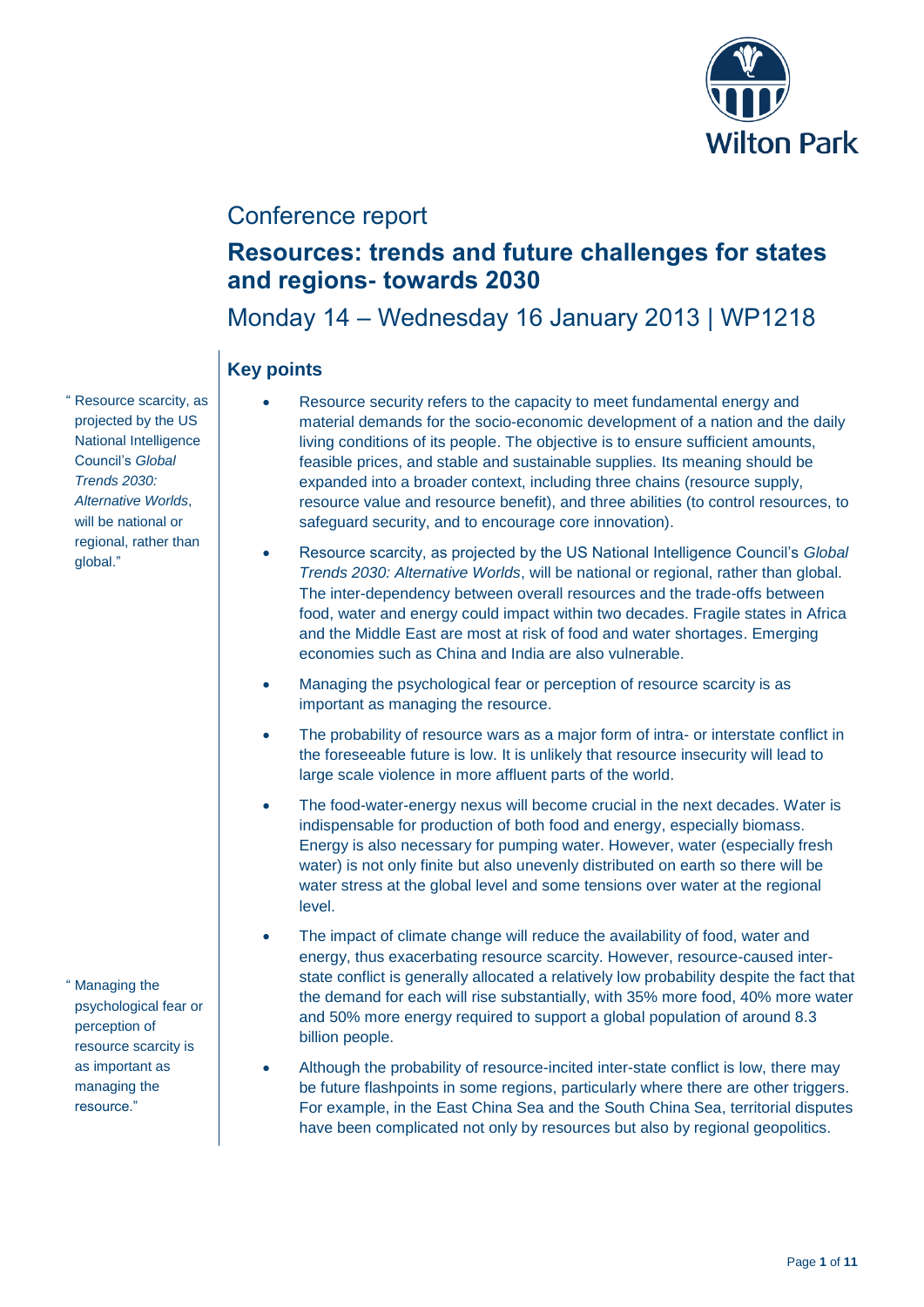" China, with the world's largest population, will attract more and more immigrants due to its economic growth and the labour deficit resulting from its ageing population."

" A global platform through which governments of resource-producing and resourceconsuming countries can collaborate to ensure both supply and demand security."

" The development of producers' cartels has rendered integrated global supply chains increasingly more vulnerable."

- Population is one of the most important resources. World population will continue to grow dramatically, with increasingly ageing populations becoming a major challenge for some countries. Migration, either internally or across borders, will be a dominant trend in the future. China, with the world's largest population, will attract more and more immigrants due to its economic growth and the labour deficit resulting from its ageing population.
- To meet the challenges of resource scarcity, the following measures could be considered:
	- Innovation, both technological and institutional.
	- Enhanced cooperation among states that could be achieved through the adaptation of existing rules, norms, principles and institutions.
	- A global platform through which governments of resource-producing and resource-consuming countries can collaborate to ensure both supply and demand security. This could prove mutually beneficial: the co-dependency and balance of supply and demand being in the interests of both economies leading to a win-win situation.
	- A new diplomacy. This would require the participation of multiple actors, including sovereign states, business, social entrepreneurs, nongovernmental organisations, knowledge institutions, internet-based groups and individual citizens.
	- Responsible global supply chains that facilitate transformation of resources from resource-producers into finished products delivered to resourcecustomers.
	- Establish buffers for the storage of some resources such as food, oil and gas. This could reduce the risk of some emergencies in resource markets.
	- Improvements in the efficiency of resource usage in order to reduce waste.
	- To avoid future flashpoints caused by resource insecurity, states should consider de-linking resource issues from other concerns, particularly territorial disputes and geopolitical competition.

#### **Resource nationalism**

- 1. The distribution of resources among countries is very uneven. For instance, the three largest producers of some 19 resources such as crops, timber, fish and meat, metals, fossil fuels and fertilisers account for an average 56% of global production. China, the United States, Australia, the European Union, Brazil, Russia, India and Indonesia are the dominant actors in resource production. There are other countries that dominate production of one or two resources, such as Saudi Arabia (oil), Iran (oil and gas), Argentina (soybeans), Chile (copper), Peru (copper and zinc), Mongolia (copper and coal) and Mozambique (coal and gas).
- 2. With dominant shares of production in the world resource markets there has been an increase in intervention in resource production by some countries. The establishment of cartels for certain resources is symptomatic of this trend. For instance, major oil producing countries established the oil cartel- Organisation of the Petroleum Exporting Countries (OPEC) - in the 1960s, while major natural gas producers established a cartel-style organisation – the Gas Exporting Countries Forum (GECF). Some other resource producers are also considering the creation of a cartel –for example, a group for states who produce most of the world's rice. The development of producers' cartels has rendered integrated global supply chains increasingly more vulnerable.
- 3. In addition to cartels, another technique of governmental intervention is to employ export controls on certain resources. For example, China's control of rare earth export.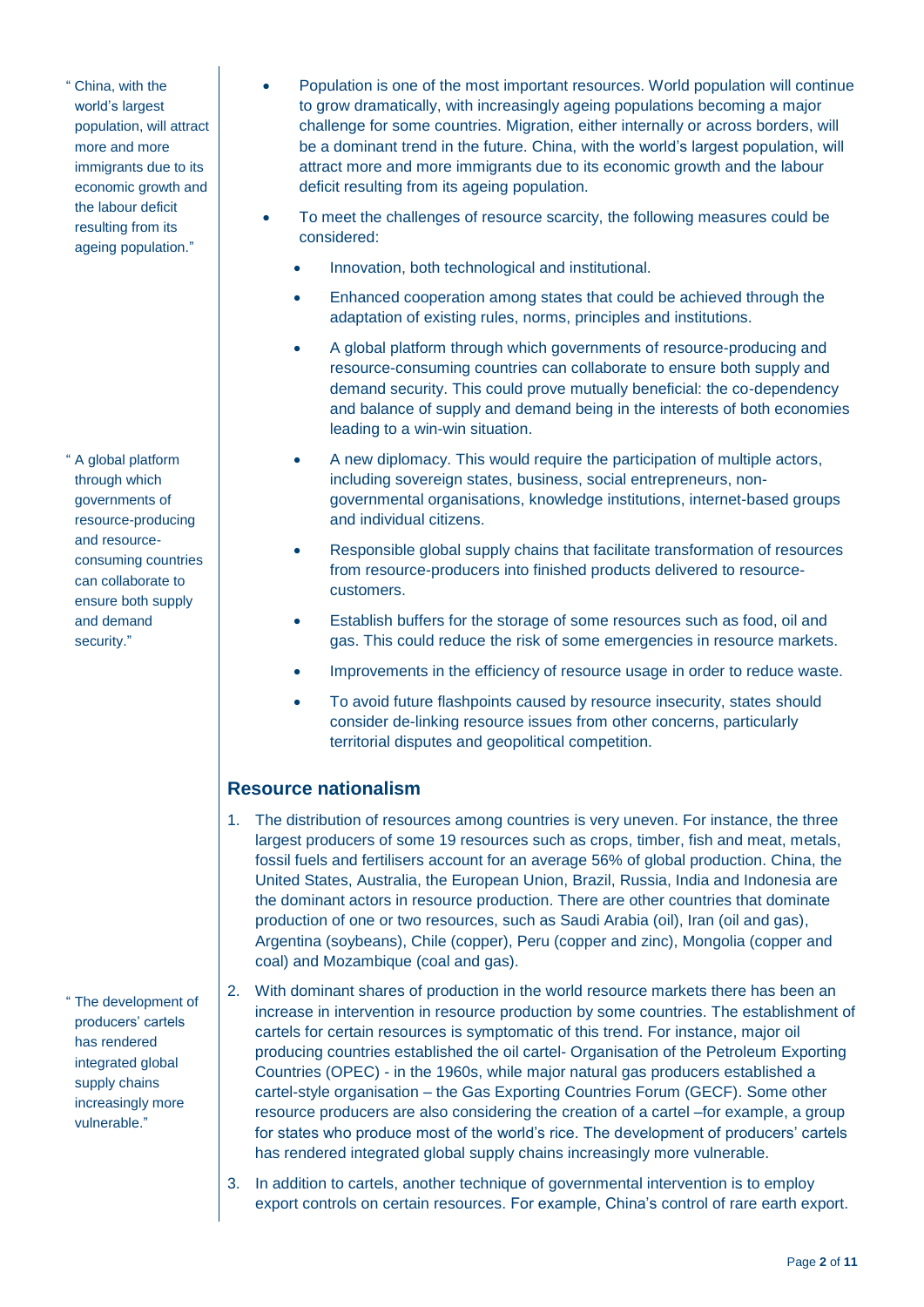## **Climate change**

" An extreme weather event that was formerly expected to occur once in a 3000 year cycle is now likely to occur every 40 years."

" Relatively few regions are responsible for a significant proportion of the global calorie production..."

" The population of people aged 50 years or older will increase from 1.4 to 3.1 billion by 2050."

#### 4. The world's temperature is on course for a 4-60C degree increase by the end of the century and hot summers may be 10+ degrees hotter than baseline. As a result, the frequency of extreme weather events will increase dramatically. An extreme weather event that was formerly expected to occur once in a 3000 year cycle is now likely to occur every 40 years. In addition, the impacted area will also increase significantly. What would previously have been a localised extreme heat event, covering some 2-3% of surface, is now regularly impacting 15-20% of global surface. Furthermore, recent "bad years" (eg 2011, 2012) show the spatial extent of climate events simultaneously

impacting on multiple regions of the world.

- 5. The weather is influential on both arable and livestock, with some factors being crucial to production. Extremes of heat- especially if accompanied by drought- can reduce or abolish yields. Moreover, there exist the non-linear impacts of temperature on yield: with every degree day above 30 reducing maize yields by nearly 2% in drought conditions.
- 6. There is a growing likelihood of interruptions in food supply due to the influence of climate change on extreme weather. For instance, there will be significant increases in drought-related food production in China and other areas of Asia over the next decade or two.
- 7. Through the alteration of extremes, climate change is affecting global production with these impacts likely to accelerate in the next decades. Relatively few regions are responsible for a significant proportion of the global calorie production, so impacts on these areas will further undermine global food security. The frequency of extreme heat could result in an increased role for the northern/western areas (mid-West and EU-Russia) in global commodity production. Conversely, some areas (eg much of Sub-Saharan Africa) will become increasingly threatened by weather extremes resulting in a decline in production and interruptions to food supply chains.
- 8. Water security is threatened. The water system is vulnerable to climate change, which not only impacts on the volume and variability of river discharge and changes in the seasonal availability of water supply, but also alters rates of sedimentation.

### **Demographic futures**

- 9. World population is growing significantly. By 2050, it will reach 8.1 billion with low fertility, 9.1 billion with instant replacement fertility, 9.3 billion with medium fertility, 10.6 billion with constant fertility, or 10.9 billion with high fertility.
- 10. The population of people aged 50 years or older will increase from 1.4 to 3.1 billion by 2050. Although recent years have seen a dramatic increase of young people in the Middle East and low-income countries, this trend will be moderated to an extent between 2015 and 2050. Whereas in 2012 only Japan and Germany have matured beyond a median age of 45 years, most European countries and South Korea will have entered the post-mature age category by 2030.
- 11. Future world population growth will be mainly in urban areas, reflected by the increase in the number of both mega-cities and their populations. Between 1970 and 2025, the number of mega-cities (cities with at least 10 million inhabitants) will have increased from 2 to 37. Their populations will increase from 40 million to 6.3 billion. This increased urbanisation could provide opportunities for better use of scarce resources in a sustainable manner.
- 12. The middle classes are poised to grow substantially in the majority of the developing world in terms of both absolute numbers and the percentage of the population that can claim middle-class status during the next 15-20 years. On the one hand, the emergence of the middle-class represents human success, but on the other it poses a huge challenge for resource accessibility and distribution.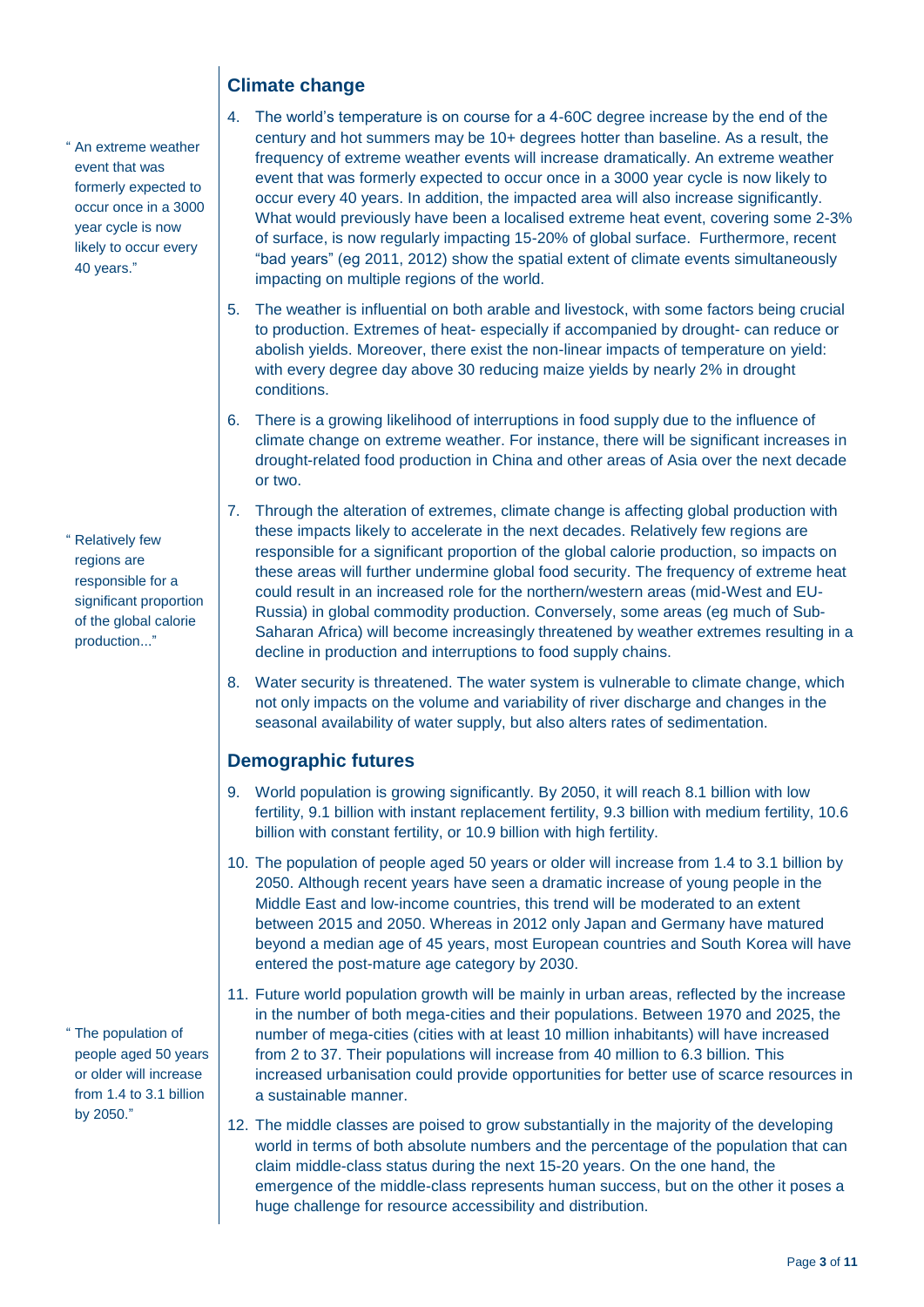- " Migration will become more globalised as both rich and developing countries suffer from workforce shortages."
- 13. Migration is one of the major trends in demographic growth. According to the United Nations Population Division (UNDESA), there were 214 million international migrants in 2010, accounting for about 3% of the world's population. This figure has not changed much over recent decades. In contrast, the number of internal migrants within the boundaries of their own countries was about 740 million, according to the United Nations Development programme (UNDP).
- 14. Migration will become more globalised as both rich and developing countries suffer from workforce shortages.
- 15. The pattern of global migration is changing although the trend of young people migrating is likely to continue. In Asia, South Korea, Japan, and China already have ageing populations and a declining work-force. In the future, more and more international immigrants will migrate to China. This will be particularly challenging as China does not have immigration laws to provide a framework for incoming populations.
- 16. The impact of climate change could also trigger large-scale internal displacement and regional migration by 2030.

### **Water**

- 17. Water is unevenly distributed on Earth: some countries and regions are constantly exposed to severe restrictions in the water supply, while others face damage caused by excessive precipitation and flooding. In addition, only a small proportion of water (3%) can be regarded as fresh water and an even smaller proportion can be used easily due to its form as surface water (99% of liquid fresh water is ground water).
- 18. Water security is affected by a range of factors, including biophysical and social security, and the inter-dependency between them. There may be an abundance of water but it may not be accessible- a situation prevalent in many African countries. The impact of climate change may be amplified by the relationship between several countries in a region where there is dependency on a particular source. The demand for water is further driven by population growth and higher standards of living.
- 19. The United Nations Convention on Non-Navigational Uses of International Watercourses is one of the key international instruments designed to address shared water resources. It has established two key principles to guide the conduct of nations: "equitable and reasonable use" and "the obligation not to cause significant harm" to neighbours. However, it is for the countries concerned to identify the meaning of these terms with regard to their watersheds.
- 20. Agriculture consumes more than 70% of freshwater use. Globally, on average, water use efficiency in agriculture is only 10-30%. At the same time, crop yields per acre in the most productive parts of the world are often 10 times greater than those in many developing countries.

" Agriculture consumes more than 70% of freshwater use."

21. In the arid Americas, water scarcity shapes the landscape, constrains socioeconomic development, and determines ecosystem function. Western North America (US-Mexico border), North-east Brazil and the Central Andes (Chile and Argentina) are illustrative of this societal-ecosystem-hydro-climatic (SEH) interaction.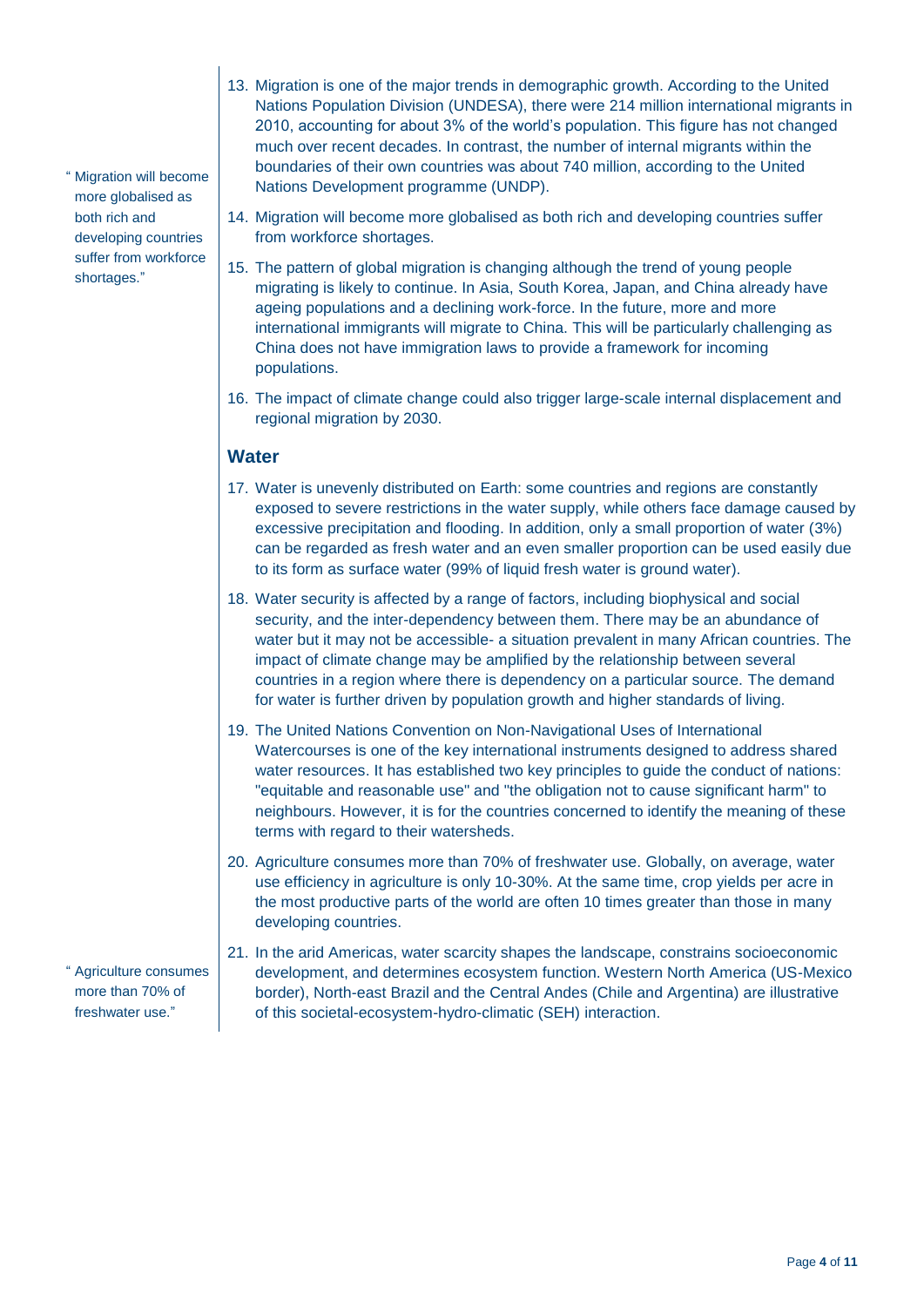## **China**

- " China's increased demand for resources will continue to be driven by further urbanisation over the next two decades…"
- 22. In general, China's resource security is under control. According to *The Security Index of Natural Resources in China*, a report by the Chinese Department of Natural Resources and Environment Security, China's resource security index increased from 34.03% in 2000 to 51.32% in 2008. More specifically, the security indices in 2008 for water, food, energy, land, and mineral resources were 67.71%, 64.32%, 49.47%, 47.44%, and 27.68% respectively. However, some key resources such as oil and strategic minerals, arable land and fresh water have become increasingly insecure due to increased dependency on overseas supplies.
- 23. China's resource security will continue to be complicated not only by the volatile prices of resources and climate change but also by on-going territorial disputes with some of its neighbours, the wider geopolitical situation in Asia and the pattern of its relations with resource-rich regions/countries.
- 24. China's increased demand for resources will continue to be driven by further urbanisation over the next two decades, a strategy adopted at the latest 18th Chinese Communist Party Congress. China's urban population surpassed its rural population by the end of 2011 and is expected to account for 65% of its total population by 2030.

25. In order to promote resource security, China has taken some active measures:

- Reserving some resources. For example, on food security, since 2001 China has implemented a policy of rural farmland reservation, setting a bottom line for its arable land. However, this has had limited success because local governments lack the economic incentives for enforcement.
- The adoption of policy measures on both supply and demand side to address the challenge of energy security. On the supply side, China has become a global leader in developing renewable energy sources, including wind and solar. On the demand side, the government has set concrete targets to lower energy intensity. In addition, China has begun to adjust its industrial structure, shifting the emphasis from some heavy industries, such as manufacturing and infrastructure building, in favour of less energy-intensive industry.
- At the international level, China has adopted a "going-out" strategy which encourages its state-owned enterprises to proactively seek overseas resource supplies. This strategy has prompted suspicion from some Western countries.

#### **Resource insecurity- future flash points**

- 26. The volatility of resource prices is a problem for both resource consuming and producing countries with significant implications for global economic security in the long-term. Volatility increases risk margins and deters investment on the supply-side. As a result, even short-term but frequent price fluctuations could lead to higher prices and greater supply insecurity in the long-term.
- 27. Violent armed conflict and resource insecurity will largely occur in poorer countries, those where a 'bad neighbourhood' may spill over, and countries with a median age below 25 years. Three regions that meet all of these 'conflict-prone' criteria:
	- Large portions of Sub-Saharan Africa: from Senegal in the west to Somalia in the east, including Central Africa, the Great Lakes region and the Horn of Africa. This region has seen much instability in recent years including the Central Africa Republic, Mali, Guinea-Bissau, Nigeria, Cote d'Ivoire and the DRC.
	- Afghanistan/Pakistan: a zone of conflict and instability that could see little improvement in the future if current trends persist.

" The volatility of resource prices is a problem for both resource consuming and producing countries"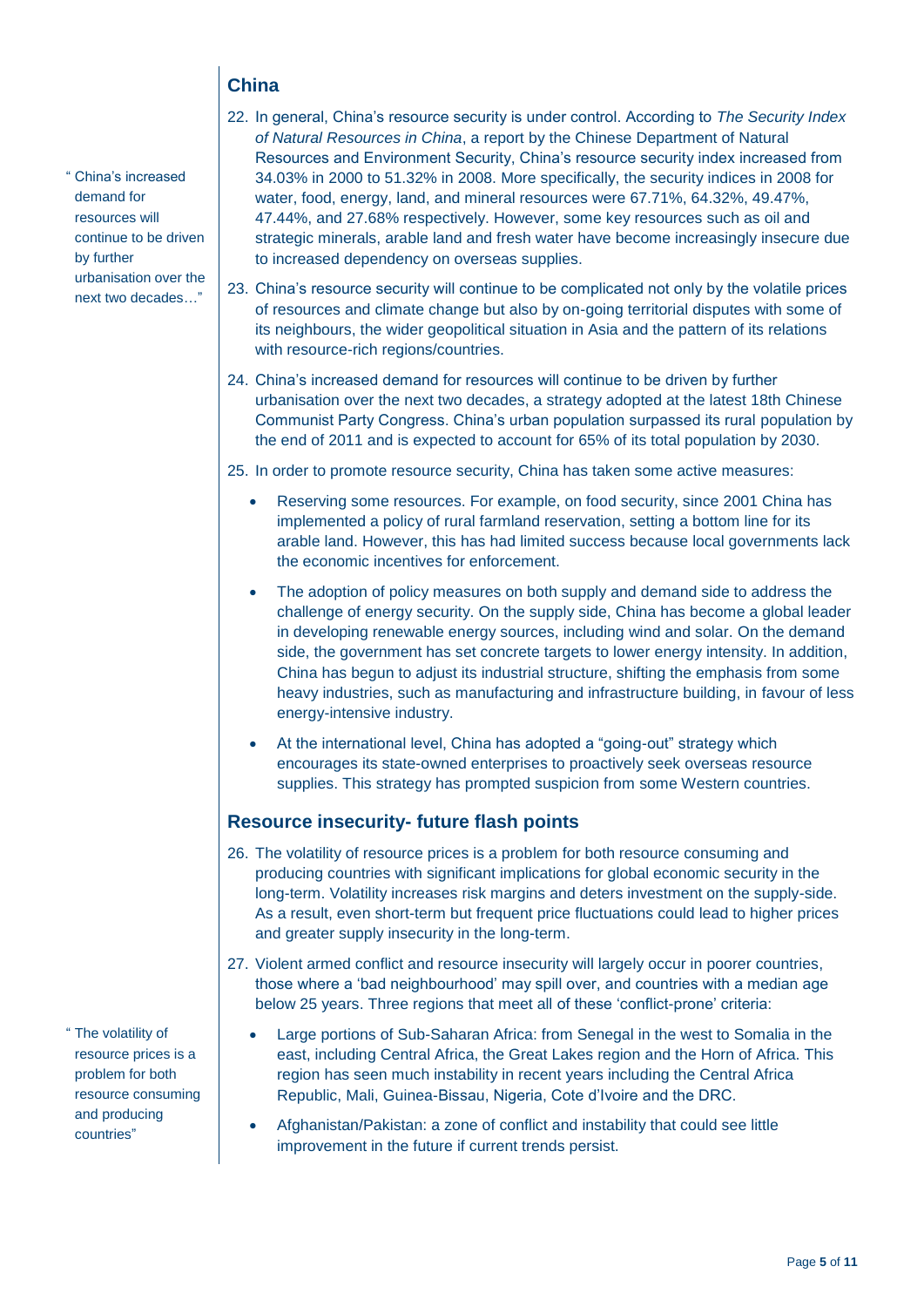- South Asia: where, perhaps more than any other region, growing resource constraints combined with increased environmental degradation may be a tipping point for societies already struggling to cope. This could lead to greater intra- or interstate conflict.
- 28. Unequal distribution of resources has led to a wide gap in the living standards between millions of rich people and the billions of poor. This inequality is a potential flash-point for conflict.
- 29. China- regional issues:
	- South China and East China Seas. The economic and strategic gains of controlling the disputed islands in South and East China seas are linked to military use as well as oil, fisheries and other minerals that would be under the maritime jurisdiction of the nations possessing these small patches of land. China cannot afford to lose these vital resources to smaller neighbouring countries such as Japan, Vietnam or the Philippines.
	- Water. China controls the "world's water tower" the Tibetan Plateau where 12 rivers originate (the Indus, Sutlej, Ganges, Karnall, Sun, Atun, Brahmaputra, Salwen, Irawaddy, Mekong, Yangtse, Yellow) These rivers flow through 12 countries in Southeast and South Asia, affecting 60% of the world's population. The disruptive potential of water scarcity in the region is extensive, with China's plans to further develop hydropower in the upper streams of these rivers. Moreover, with adverse consequences of climate change leading to melting of glaciers, the situation is likely to worsen.
	- Rare Earth Elements (REEs). China possesses and controls a large portion of this resource, impacting on large mining corporation in the US and India by initially selling raw materials at very low prices. Since 2010 China has drastically reduced its exports.

30. India- potential water disputes:

 The Indus Water treaty between India and Pakistan has stood for more than 50 years. Water availability in that period has prompted some arbitration in order to settle disputes resulting from, eg construction in India on rivers that thence flow to Pakistan. The Indo-Bangladesh accord on Farakka Barrage on the Ganges was signed in 1996, but its impact is not yet clear.

31. Water "hegemon"-related potential disputes in Africa and the Middle East

- The Nile River- dispute among Egypt, Sudan and some other African countries. Countries including Uganda, Sudan, Ethiopia and Kenya have complained of Egyptian domination of their water resources. Whilst Egypt, Sudan and Ethiopia reached an agreement in 2010 on how to manage the river through negotiations, there remains the possibility of disputes or conflict among these countries. Such disputes have become more likely with these countries' unstable domestic politics.
- The Jordan River- disputes and conflict between Israel, Jordan and other countries in the Middle East.

#### **Solutions**

32. South-South cooperation. For instance, Brazil has been actively cooperating with African countries in areas such as science and technology and business. More specifically, in areas of scientific cooperation, some virtual international laboratories have been established. On technical cooperation, Brazil has set up projects and offices to facilitate transfer of technology to Africa. Business cooperation between the two include: licensing seed production of Embrapa's varieties; partnership among Embrapa, Brazilian companies and local governments (eg Angola, Venezuela); electronic platforms such as the web site Brazil-Africa (Embrapa, FARA and Abimaq); market

" Unequal distribution of resources has led to a wide gap in the living standards between millions of rich people and the billions of poor."

" China controls the "world's water tower" - the Tibetan Plateau - where 12 rivers originate."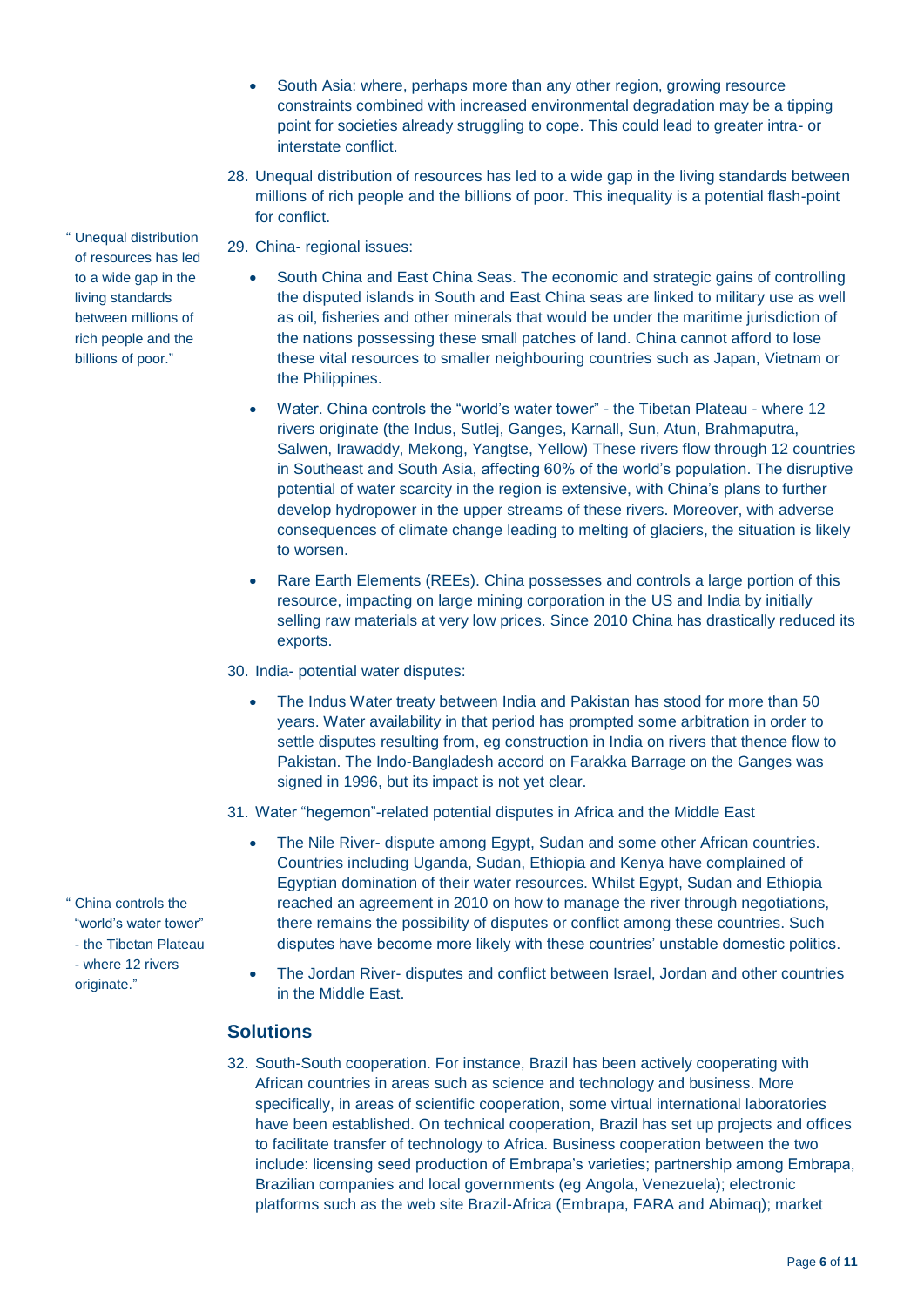opportunities between Brazilian and African agribusiness; the testing of tropical agricultural technologies in Africa.

- 33. North-South cooperation. Regions like North America, South America, Europe and Oceania have a higher proportion of arable land per person and will continue to be sources of agricultural output for other regions. In the future, a larger fraction of agricultural production will need to move through trade due to the mismatch between the world's population distribution by region and the distribution of arable land. During the period 1965-2010, there have been significant changes in food production, particularly in South America (mainly Brazil), and in Eastern Europe (mainly Russia). On the consumption side, it seems likely that Asia and the Middle East and Africa will continue to require increased imports to satisfy growing populations.
- 34. Inter-regional cooperation. In Central Asia, for example, there is cooperation on energy and food production among countries based on their own resource endowments. More specifically, Kyrgyzstan has enormous hydropower resource exporting electricity to Kazakhstan, China, Tajikistan and Uzbekistan. Kyrgyzstan also plays an effective support role in irrigation of lands under cotton, fodder, wheat, rice, fruits and vegetables in Uzbekistan and South Kazakhstan, by evening out the dry and wet year flows.
- 35. Public-private partnership. The Southern Agricultural Growth Corridor of Tanzania (SAGCOT)- this public-private partnership of global agriculture businesses, international development agencies, farmers' groups, and the Government of Tanzania, helps small-scale farmers gain access to modern inputs (including infrastructure, eg roads and railways). It also reduces the risks from climate change, integrating into the global market by linking farmers to modern supply chains and making agriculture a more profitable activity. The corridor has potential to feed the East Africa region and become a major agricultural exporter.

#### **A new model**

36. Synergy model of trade and development. Specifically, creating an enabling environment in which an open and responsible trade system can be established. Such a trade system would be characterised by standards, resource governance and a supply-chain oriented approach. This would enable all parties to obtain long-term benefits. In addition, resource exports would provide a route out of aid-dependency for resource-producing countries in the developing world.

## **Technological innovations**

37. Agricultural technology:

- Scientific advances or revolution on genomics (biology) and nanotechnology (physics and chemistry)
- Improved farm management
- Precision agriculture characterised as mechanisation and automated activity to decrease risk and mitigate the challenges of climatic changes

38. Energy and climate change related technology

 Technological developments have made the exploitation of unconventional oil and gas economically viable. For instance, with the emergence of shale gas, the US will not only have sufficient natural gas to meet its domestic needs but also the potential to generate global exports for decades to come. In addition, with advanced technology, US domestic oil production will be increased through the exploration of difficult-to-access oil deposits. This could lead to a substantial reduction in energy dependence on overseas supplies. Globally, the share of non-hydrocarbon energy (eg nuclear, wind and solar) in the total mix will reach 25% by 2050.

"…Kyrgyzstan has enormous hydropower resource exporting electricity to Kazakhstan, China, Tajikistan and Uzbekistan."

" Technological developments have made the exploitation of unconventional oil and gas economically viable.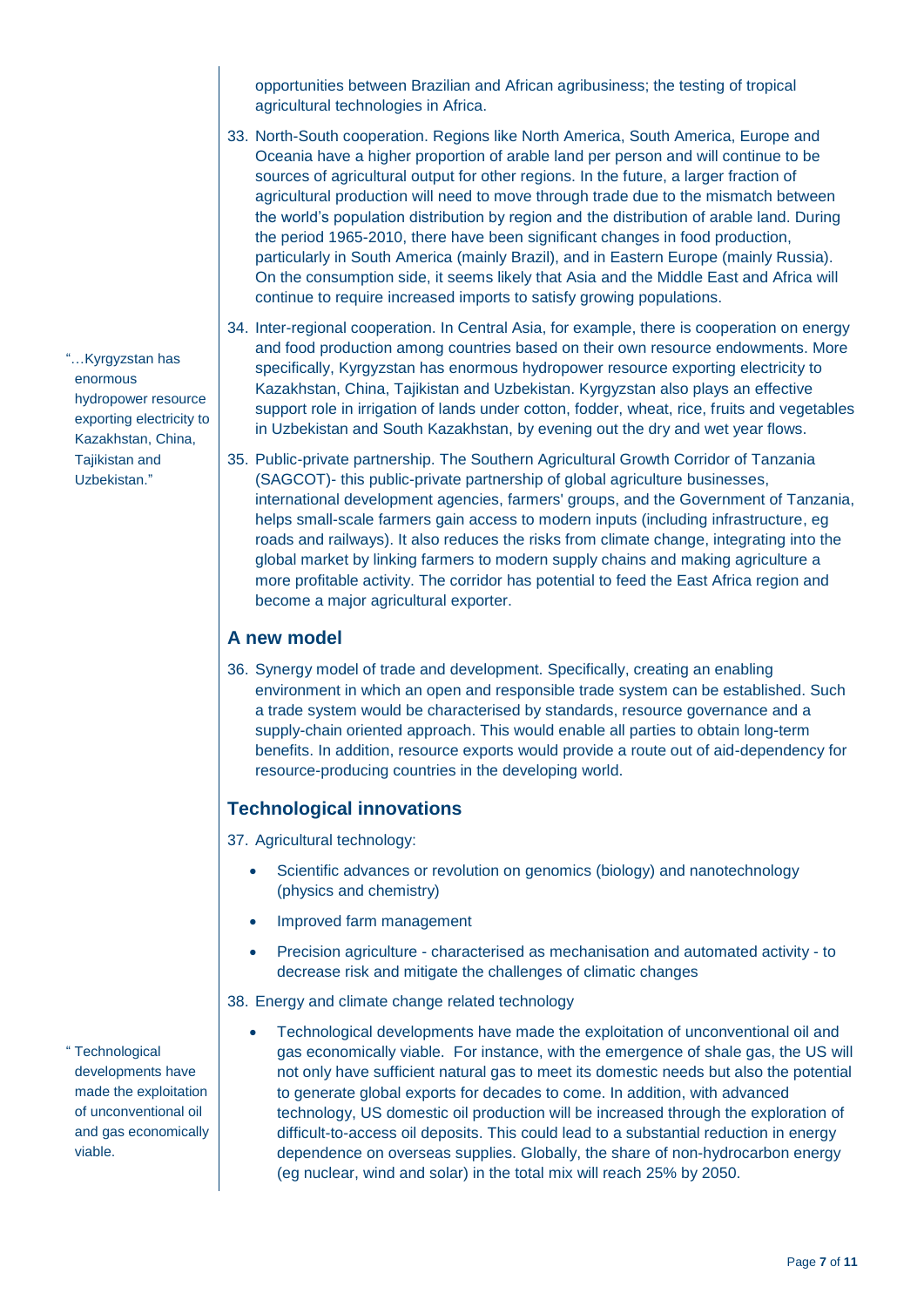- " Artificial photosynthesis (AP) is an innovative approach to planetary renewable energy and carbon management in the long-term."
- " The technological gap between developed and developing countries needs to be addressed."

- " The growth of megacities challenge existing state structures and may gradually displace them."
- " Greater transparency and accountability would lead to more equitable access to resources…"
- Carbon capture and storage can help solve the problems of  $CO<sub>2</sub>$  emissions caused by fossil fuel combustion.
- Artificial photosynthesis (AP) is an innovative approach to planetary renewable energy and carbon management in the long-term. It provides an alternative form of energy to both fossil fuels and biofuels. It also represents a means of stabilising atmospheric CO<sub>2</sub>. The Global Artificial Photosynthesis (GAP) Project has the potential to become a valuable adjunct to, or even supplant, other bioenergy and biosequestration policy options by allowing researchers to refine and enhance the process of photosynthesis.
- Other technologies include geo-engineering, off-world water, graphene technology and 3D printing.
- 39. The technological gap between developed and developing countries needs to be addressed. Transfer of knowledge and technical capacity would do much to assist the latter in meeting resource challenges. Whilst intellectual property rights for innovations should be respected, this should not prevent the dissemination of technologies. Further joint research and development projects between developed and developing countries could be established.

#### **Multiple, simultaneous crises: donor and NGO capacity to respond**

40. The countries and regions most at risk from resource-related multiple, simultaneous crises are either party to territorial disputes (eg East and South China Sea , Sudan and South Sudan) or are highly dependent on resource exports (eg states in the Persian Gulf and North Africa). Regional crisis management mechanisms would go some way to address these risks, by increasing the capacity to handle crises and enabling more meaningful contributions by donors and NGOs.

### **State and citizen: a changing relationship?**

- 41. States will need to consider dramatic changes to economic development models if they want to retain the role of main resource provider to citizens. Current pressure points and competing forces include: globalisation and social cohesion; costs of global governance; tensions between different resource allocation models; and alliances that transcend state boundaries.
- 42. The growth of megacities challenge existing state structures and may gradually displace them. This shift in power, along with the increasing emergence of "netizens" could assist to check irresponsible behaviours of states and open up the debate about resource management.
- 43. Citizens should be informed about the way in which the state manages global resource competition and the local impact. Greater transparency and accountability would lead to more equitable access to resources and could do much to maintain the legitimacy of the state.

### **Global trade in resources: ensuring freedom, efficiency and transparency**

44. The global market is the best means to ensure the sustainability of resource availability, providing it is built on a normative framework including transparency, fairness and democratic principles. It should ensure the participation of all actors and establish a risk assessment system so as to create rapid response capability. Better information and enhanced cooperation among states would be needed to achieve this ideal global market.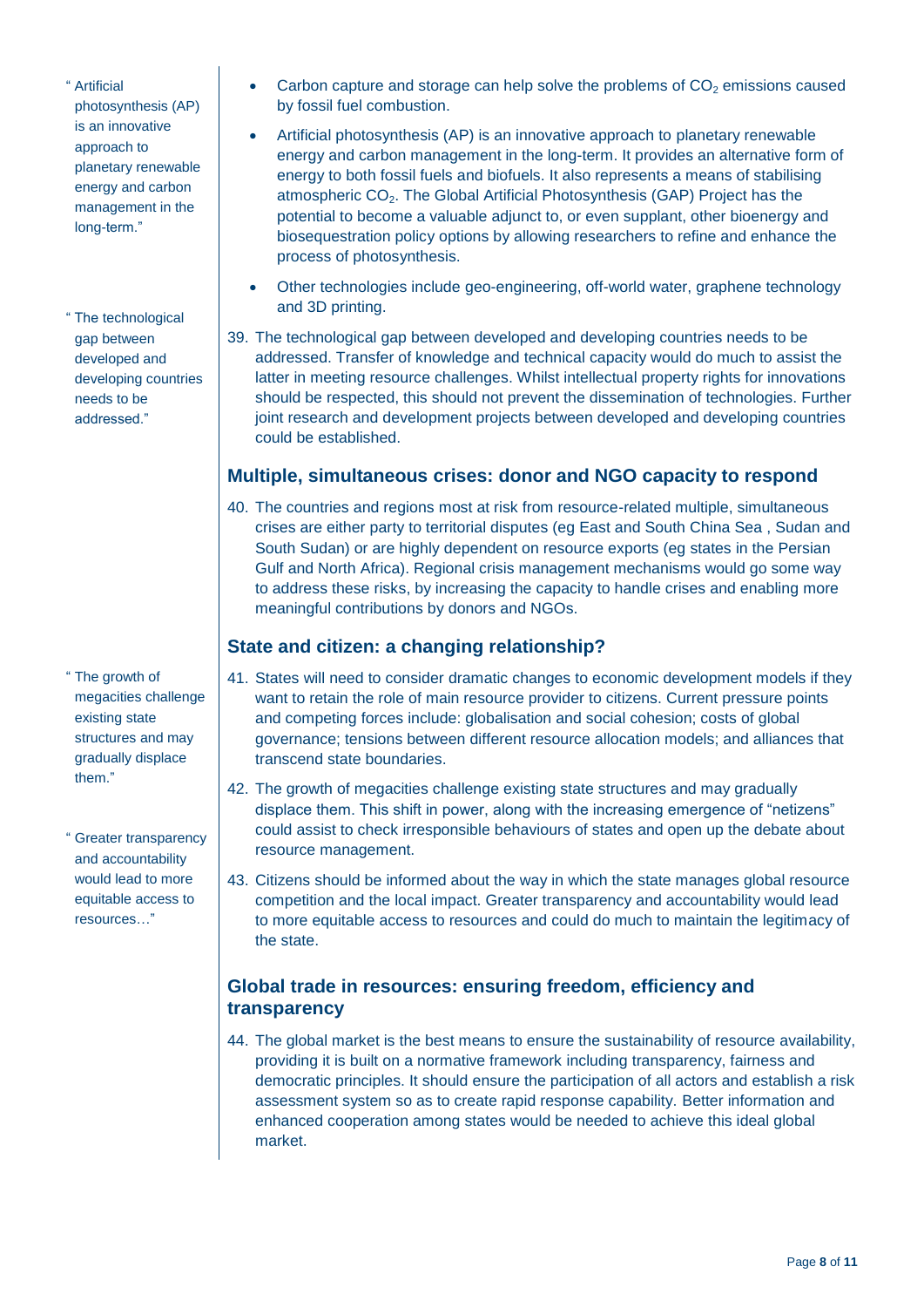" A new type of global governance regime could be established to balance resource supply and demand among sovereign states"

" Supporting the evolution and development of existing bodies is preferable to the creation of new institutions or agencies."

#### **New models of engagement: power dynamics in the context of balancing resources**

- 45. A key question for the  $21<sup>st</sup>$  century: how can states achieve effective and equitable global governance? The United Nations and non-governmental organisations can play a significant role but there are limitations. In contrast, nation states are still the dominant actors.
- 46. A new type of global governance regime could be established to balance resource supply and demand among sovereign states. This would require a revision of the UN system, in particular an expansion of the mandate of the Security Council (UNSC) to include non-traditional security issues, such as food security, energy security and climate change. It would benefit from greater NGO input to the resolution-making process.
- 47. NGOs, particularly special interest or lobby groups, play an active role in influencing governments' decisions on resource governance, for example on climate change. They often have in-depth knowledge of the subject. However, many of them lack the capacity and secure funding base necessary to ensure a sustainable and long-term input. They may also be seen to lack legitimacy in some circles.
- 48. The governance of resources at a global level could be strengthened by ensuring greater co-operation between the existing institutions, both governmental and nongovernmental. Supporting the evolution and development of existing bodies is preferable to the creation of new institutions or agencies.

### **Winners and losers**

- 49. What are the characteristics/attributes of "winners" and "losers" in terms of resources? Winners are endowed with resources, eg oil, gas and some precious minerals. They are self-sufficient and have stable societies allowing them to manage their resources strategically, ensuring supplies are resilient and secure and distributed in an equitable way. In stark contrast, losers are victims of the "Dutch disease" or the resource curse the damaging effect on an economy as a result of the rapid exploitation and export of natural resources.
- 50. The barriers that prevent losers from becoming winners are multiple. They could include geographical factors, an absence of strong aspiration, or limited strategic ability to change status. There may also be counter-productive influences from winners who want to retain the status quo.
- 51. One remedy could be a non-zero sum approach to resource security. Individual states could take collaborative action to establish a regulatory system through resilient approaches. This system should be transparent. The tools to encourage losers to become winners should be "carrots" rather than "sticks".

### **State responsiveness**

- 52. Several measures could assist states to promote the flow of resource wealth to citizens in a fair and legitimate way:
	- Megacities could share information about challenges and solutions. Cooperation between mayors of these megacities would assist to generate top-down measures and improve the access of citizens to resources.
	- Integrate actors from multiple social/political levels into the policy-making process. This would create pressure for accountability from the grassroots.
	- Highlight the responsibility of civil servants to devise mechanisms to ensure sufficient resources. For example, introduce the model of a "traffic lights system" especially for food and water. (This is currently used in the UK to show nutritional value on food packaging).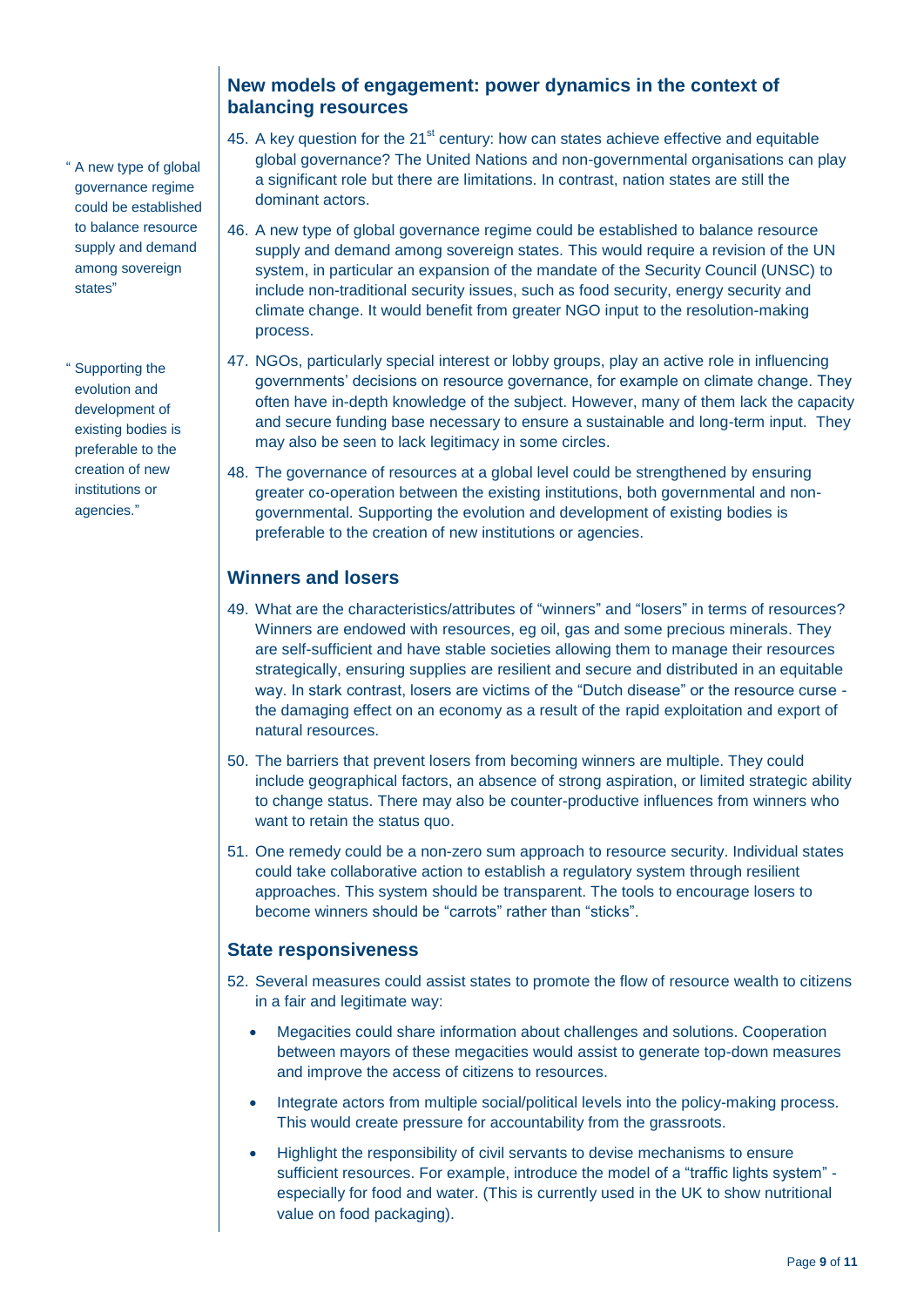Establish a social voting regime, in which a referendum could take place every 4 years on resource governance.

#### **Redefining economic growth?**

- 53. Gross Domestic Product (GDP) is broadly accepted as the indicator by which to evaluate the economic growth of countries. However, there are other factors that can provide insights into the potential for growth or otherwise:
	- The nature of human behaviour. For example, the Fukushima disaster in 2011 prompted many countries to re-consider their reliance on nuclear energy.
	- The potential to re-define a new economy-rather than a high-carbon economy, a new economy could be characterised as green and low-carbon.
	- The role of the middle class in growing a country's economy. For instance, in China, the emergence of the middle class has stimulated change.
	- Technological developments that enable more efficient growth.
	- Balance within the economy between manufacture and non-manufacturing industry.

#### **Interconnectivity: perceptions and actions for future resource security**

- 54. The inter-connection between resources such as oil, gas, food and fisheries require a systematic approach in order to develop policy and address their relative scarcity. However, at the international level, resource security is not addressed at, eg the UN Security Council and nationally, governments and the private sector have not collaborated efficiently to address scarcity.
- 55. An understanding of the disconnect between the private and public sector could lead to more effective public-private sector partnerships in the future. This is challenging but could be assisted by an institutional approach with, eg regular expert meetings prompting international action to address problems such as rising food prices.
- 56. Resource scarcity or crises should not be exaggerated. Competition among states does not necessarily lead to conflict or war as long as they highlight the necessity for cooperation to ensure their resource security.
- 57. Platforms for resource producers and consumers could be established to allow collaborative decision-making on production and consumption. This will help to reduce the resource-related vulnerability faced by both producers and consumers.
- 58. Resources should be governed at multiple levels: global, regional, national and subnational. Strong and effective leadership at different levels would improve the efficiency of resource governance.
- 59. "Future Studies" could be established at universities as a distinct field of study to promote and inform long-term strategic thinking in governments and in the private sector, particularly with regard to resource security.
- 60. A "Global Integrated Security (GIS)" initiative for resource security could be developed. This would require all stakeholders to collaborate in responding to challenges; conduct timely resource evaluations and early forecasts and warnings at world and state levels; promote dialogue, discussions and policy consultations; and achieve robust information and knowledge sharing towards transparency in resource security.

" … at the international level, resource security is not addressed at, eg the UN Security Council..."

" Resource scarcity or crises should not be exaggerated."

" "Future Studies" could be established at universities as a distinct field of study to promote and inform long-term strategic thinking…"